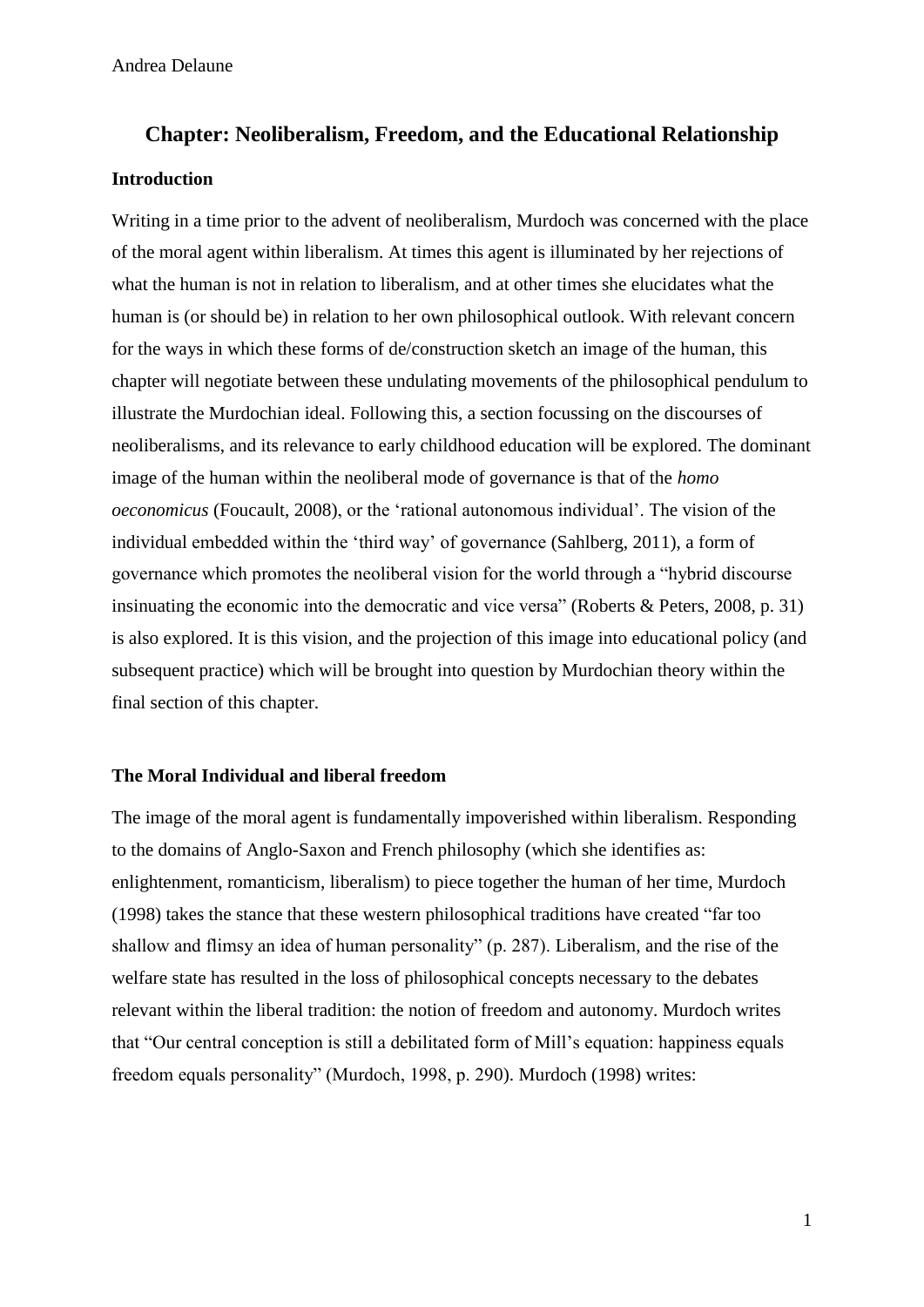We no longer use a spread-out substantial picture of the manifold of virtues of man<sup>1</sup> and society. We no longer see man against a background of values, of realities, which transcend him. We picture man as a brave naked will surrounded by an easily comprehended empirical world. What we have never had, of course, is a satisfactory Liberal theory of personality, a theory of man as free and separate and related to a rich and complicated world from which, as a moral being, he has much to learn. We have bought the Liberal theory as it stands, because we have wished to encourage people to think of themselves as free, at the cost of surrendering the background (Murdoch, 1998, p. 290)

Hume, Kant, Hobbes, and Mill are identified as chief players in this 'flimsy image', and "with friendly help from mathematical logic and science, we derive the idea that reality is finally a quantity of material atoms and that significant discourse must relate itself directly or indirectly to a reality so conceived" (Murdoch, 1998, pp. 287–288). This is a concept that has been debated within the previous chapter, but it is of significant importance here also: the scientific demarcation of the individual, and the necessity for 'hard' evidence to make claims towards an understanding of the human. One of Murdoch's central criticisms of liberal traditions is that they fail to satisfactorily represent the intricate reality of the human individual, a failure that is composed of two parts "not only the erosion of the available conceptual resources for thinking about the self, but of a more general loss of the kind of theorizing that made such thinking possible, namely 'metaphysics'" (Antonaccio, 2012, p. 217).

Liberal tradition is concerned with advancing the freedom of the human, but in doing so delimits the realm of the metaphysical, and reduces the moral individual to 'rational decisionmaker'. She writes:

…we derive from Kant, and also Hobbes and Bentham through John Stuart Mill, a picture if the individual as a free rational will…in Stuart Hampshire's book…he is, morally speaking, monarch of all he surveys and totally responsible for his actions. Nothing transcends him. (p. 288).

<sup>&</sup>lt;sup>1</sup> Murdoch uses the term 'man' in much of her writing. At times when her text is quoted directly or when a term such as 'The Ideally Rational Man' is used, it is necessary to use the gendered term 'man' in order to remain consistent with Murdoch's writing. However this is not to say that Murdoch was only referring to the male gender in her arguments. At the time of Murdoch's writing, using the term 'man' was not uncommon Murdoch is remaining consistent with the accepted terms at the time of her writing. Consequently the term 'man' must be considered in that context, and not considered to be delimiting the argument from the inclusion of women.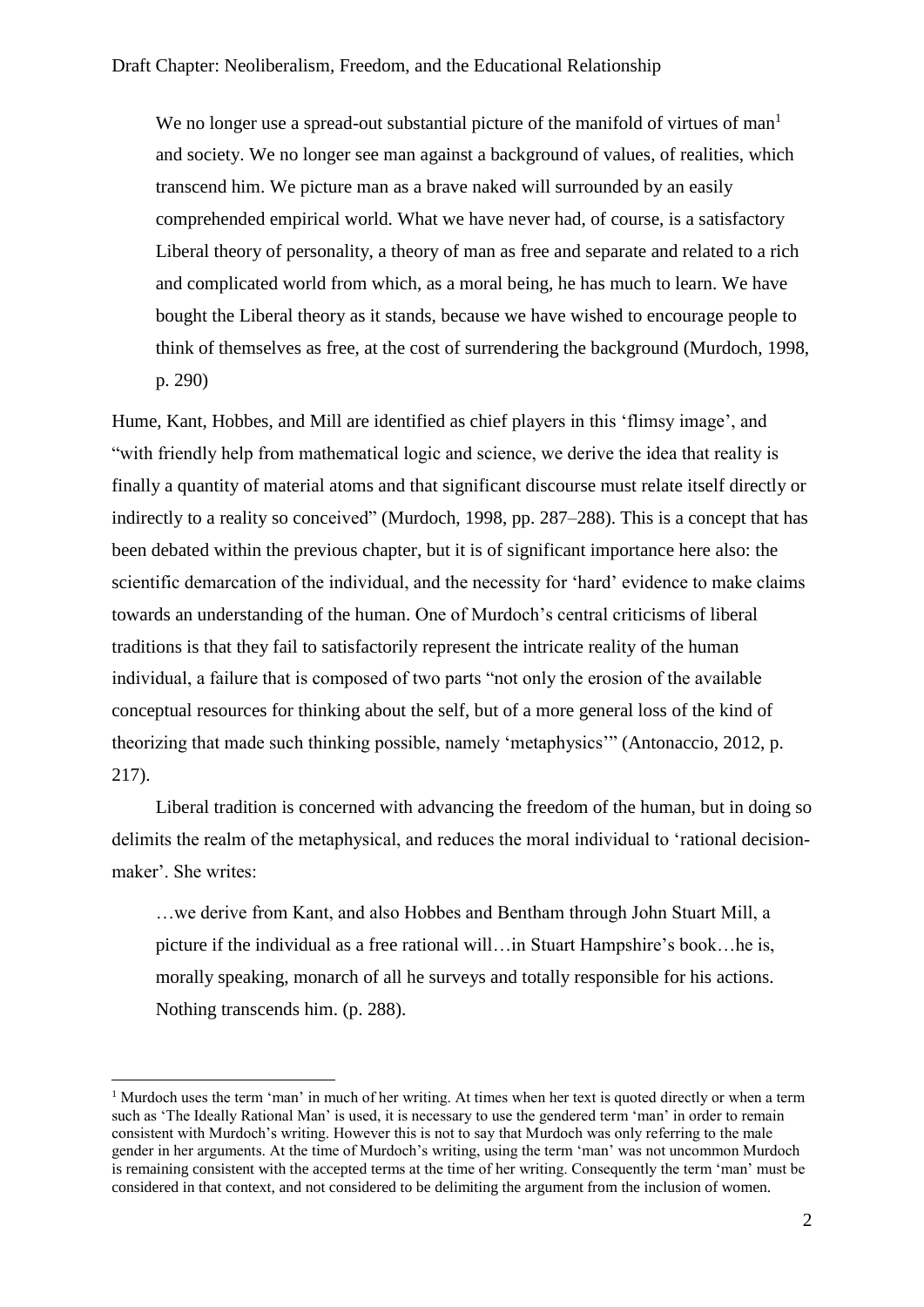Liberalism creates an image of the human which is rational, detached, free, and externally observable. It would appear that Murdoch wholeheartedly rejects the liberal image of the human. But her relationship with this individual is more complex than it appears. As illustrated by Antonaccio (2012), Murdoch was also enamoured with some aspects of the liberal individual, particularly the liberal tradition's vehement defence of the 'real impenetrable person'. Antonaccio (2012) writes that Murdoch demonstrated a "passionate commitment to what she saw as a central liberal value" (pp. 212-213). Murdoch (1998) defines this value as "a respect for the individual person as such, however eccentric, private, messy, and generally tiresome he may be" (p. 275). Although she raises questions about the individualistic and egocentric natures which are essential to the 'Kantian man-god', she also defends the concept of the liberal individual as a "substantial, impenetrable, individual, indefinable and valuable" (Murdoch, 1998, p. 294).

In more unequivocal terms, Murdoch (1998) articulates individuals as "not isolated free choosers, monarchs of all we survey, but benighted creatures sunk in a reality whose nature we are constantly and overwhelmingly tempted to deform by fantasy" (p. 293). The liberal individual is "the offspring of the age of science, confidential rational and yet increasingly aware of his alienation from the material universe which his discoveries reveal…the ideal citizen of the liberal state" (Murdoch, 1998, p. 365-366). Murdoch states we are characterised as "anxiety-ridden" (p. 369) and "continually active, fabricating an anxious, usually selfpreoccupied, often falsifying *veil* which partially conceals the world" (p. 369, author's emphasis). She expands upon this depiction further, writing "we are largely mechanical creatures…The self is a divided thing, and the whole of it cannot be redeemed any more that is can be known. (Murdoch, 1998, p. 381-382). One could ask, if this is the image of the human, how can there be any redemption for it? Why should there be any redemption for it? As selfish and deluded individuals, surely we do not and cannot move beyond this delusion into any other understanding of ourselves? Here Murdoch draws from Plato's analogy of the cave to further elucidate her redemption of the human. She argues that the prisoners in the cave are first drawn to the shadows created by the fire, yet the point of the analogy is for the prisoners to move beyond the fire and into the true light of the sun. Here, Murdoch (1998) defines the fire as the "self, the old unregenerate psyche, that great source of energy and warmth" (p. 382). If we are not aware of anything beyond this narcissistic source of fascination, we will not move beyond the fire: "the fire may be mistaken for the sun, and selfscrutiny taken for goodness" (p. 383). Through the projection of the liberal individual, we are not encouraged to move beyond the fire. Murdoch explains "When Kant wanted to find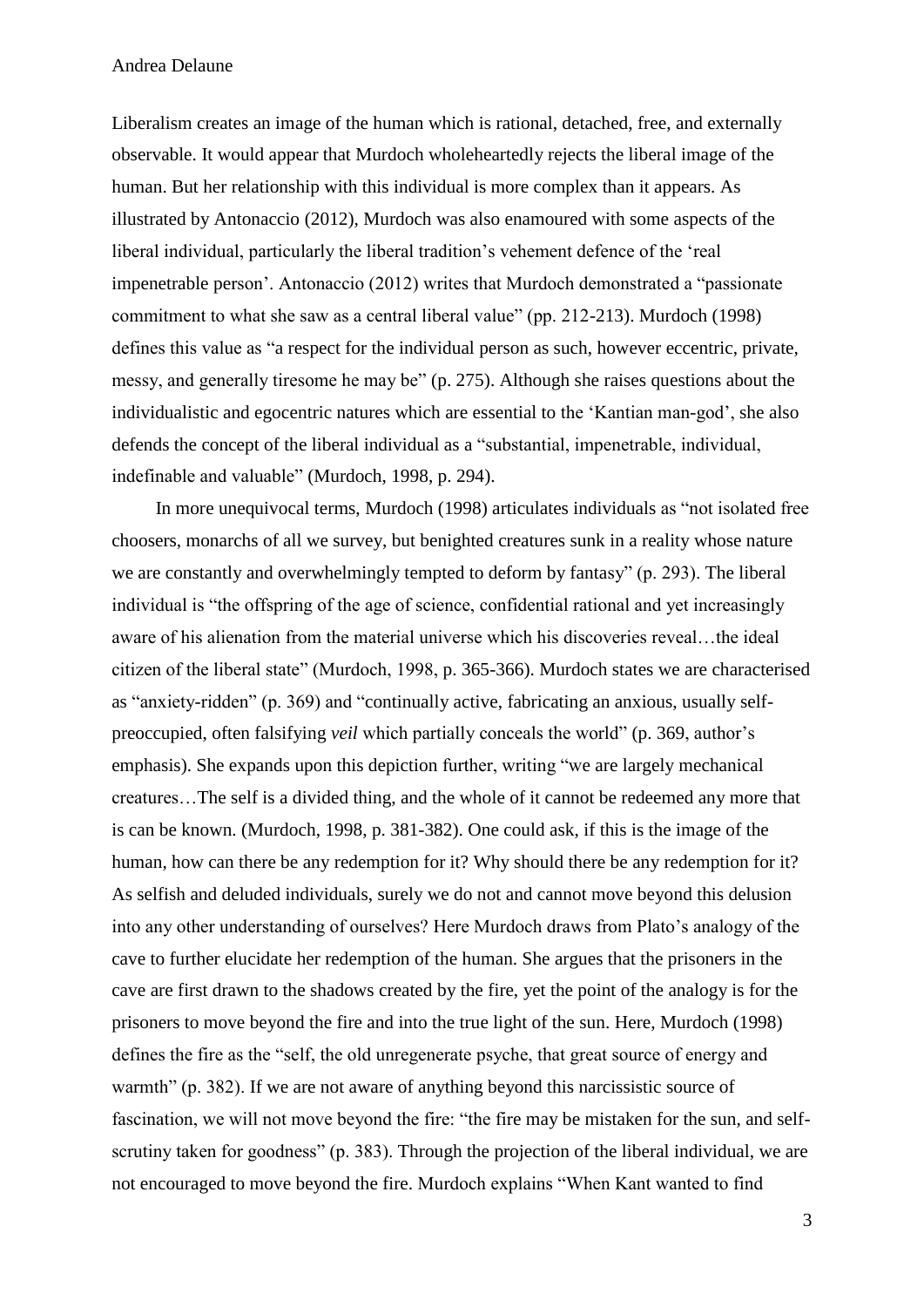something clean and pure outside the mess of the selfish empirical psyche…His enquiry led him back again into the self, now pictured as angelic" (p. 368). Kant, Murdoch asserts, tried to move beyond the 'empirical psyche' yet produced an image based upon the primacy of 'reason'. The moral agent is "pictured as an isolated principle of will, or burrowing pinpoint of consciousness…On one hand, Luciferian philosophy of adventures of the will, and on the other natural science" (p. 338).

Murdoch seeks an image of what she calls 'human excellence', and this is defined by its relationship to goodness. Human excellence is sought due to Murdoch's position that philosophy should be concerned with commending 'a worthy ideal'. Goodness, Murdoch argues, "is a concept which is not easy to understand, partly because it has so many false doubles" (Murdoch, 1998, p. 375). In considering the concept more fully it is necessary to understand that goodness cannot collapse into self-interest when it is focussed correctly, and may not be represented within the world presently despite our endeavours to seek it out. Yet we remain certain that 'great' does not equate to 'perfect'. Murdoch explains:

We see differences, we sense directions, and we know that the Good is still somewhere beyond. The self, the place where we live, is a place of illusion. Goodness is connected with the attempt to see the unself, to see and to respond to the real world in the light of a virtuous consciousness. 'Good is a transcendent reality' means that virtue is the attempt to pierce the veil of selfish consciousness and join the world as it really is. (Murdoch, 1998, p. 376-377).

In 'joining the world as it really is, Murdoch's position that 'human nature' should be the focus of philosophical consideration comes to the fore. In order to join the world one needs to progress towards an understanding of moral concepts which hints at their unity: courage is an act of wisdom and love; freedom involves humility. Yet Murdoch resists the notion that moving towards unity involves losing focus on the particular: goodness involves the ability to not only perceive the world in a unified manner, but the capacity to grasp the particulars of each situation in order to discern "just modes of judgement and [the] ability to connect with an increased perception of detail" (Murdoch, 1998, p. 379). There needs to be a balance between a consideration of the unity of transcendent goodness, and attention to the particulars of each situation. This undertaking is something that can be attained through

an attention which is not just the planning of particular good actions, but an attempt to look right away from the self towards a distant transcendent perfection…a turning of attention away from the particular [which] may be the thing that helps most when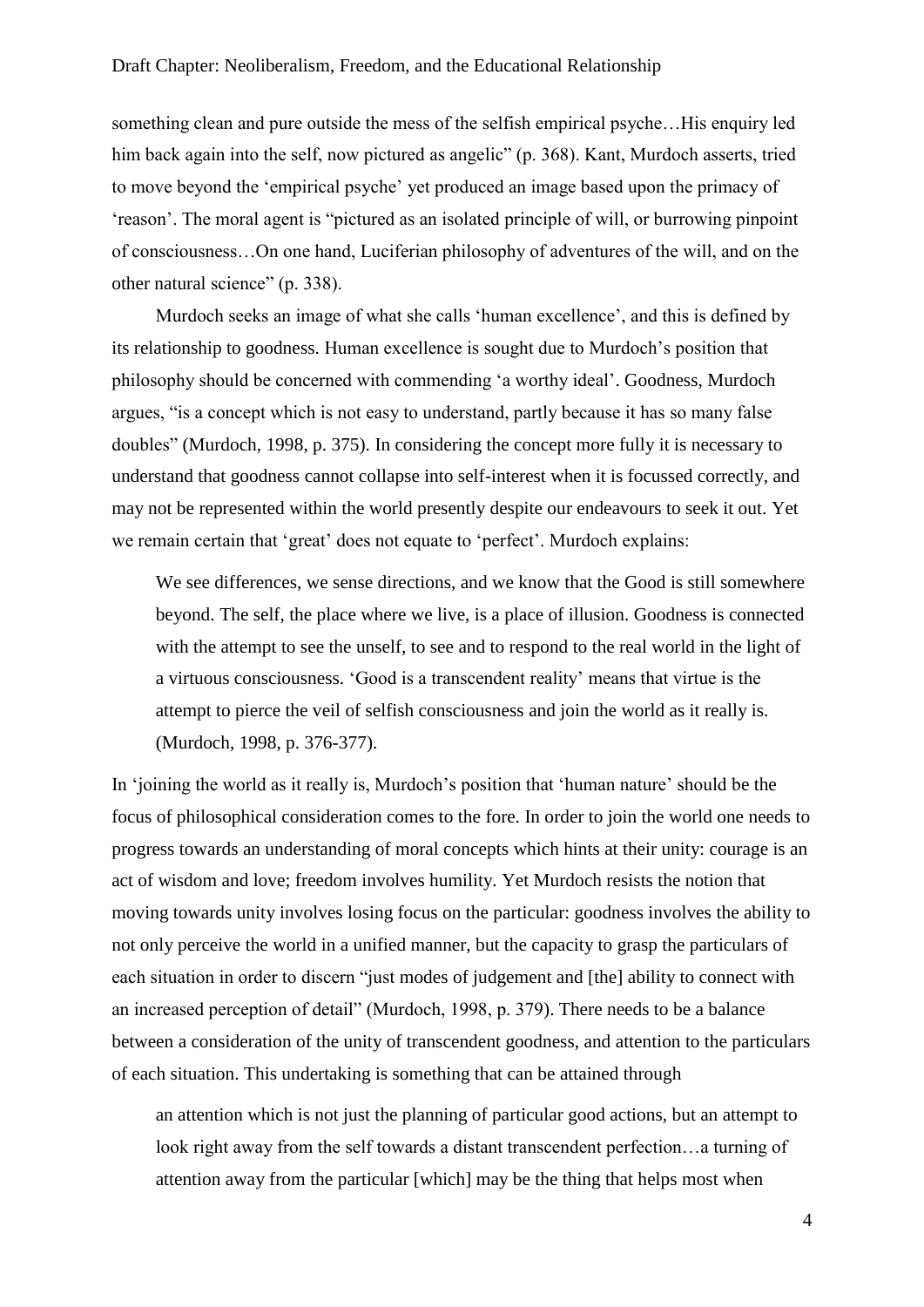difficulties seem insoluble, and especially when feelings of guilt keep attracting the gaze back towards the self. (Murdoch, 1998, p. 383).

The individual is a moral being and can be someone who is capable of more than conceited self-reflection or unrealistic judgements. She argues that this is something which has been the cause of detailed investigation by philosophers, and "what the ordinary person does by instinct" (Murdoch, 1998, p. 377).

Yet still, who is the ideal individual? Murdoch is cagey about this person, she posits that we cannot sum up human excellence due as "the world is aimless, chancy and huge, and we are blinded by the self" (Murdoch, 1998, p. 382). More importantly, she posits another reason we cannot fully encapsulate human excellence based upon Plato's analogy, namely it "is *difficult* to look at the sun…it is easier to look at the converging edges than to look at the centre itself" (Murdoch, 1998, 382, author's emphasis). Our looking is through the 'just and loving gaze'; Good and Love are interconnected through attention. However, neither Good nor Love should be identified as "we are dealing with very difficult metaphors" (Murdoch, 1998, 384). Love, good, and freedom are interconnected. Murdoch asserts that love is a concept which is disregarded within the philosophy of her time, stating "although the constantly talk of freedom, they rarely talk of love" (Murdoch, 1998, p. 299-300). Yet through the concept of attention, freedom and love (and the good) are necessary cohabiters.

In the liberal tradition the relationship between goodness and freedom is in tension. Liberal freedom is connected to autonomy: the 'unfettered will'. The notion of a transcendent goodness shackles the will, binds it to a necessity which is external and inalterable. Within the liberal notion of freedom, goodness is constructed as "an empty space into which human choice may move" (Murdoch, 1998, p. 380). By rendering the good as a 'void' into which the will may move unimpeded, goodness no longer has a hold upon the individual. The indefinite nature of liberal goodness is connected to this desire for an unimpeded will, and translated through an argument about individual choice regarding values. Love does not feature within this image. Good inhabits a space which is considered "as empty and almost trivial, a mere word" (Murdoch, 1998, p. 381). Yet in Murdoch's view, goodness is not a matter of choice, and creates an entirely different relationship to the notion of freedom; one which is not representative of an 'unfettered will' but more closely resembles 'obedience'. She writes,

If I attend properly I will have no choices and this is the ultimate condition to be aimed at. This is in a way the reverse of Hampshire's picture, where our efforts are supposed to be directed to increasing our freedom by conceptualising as many different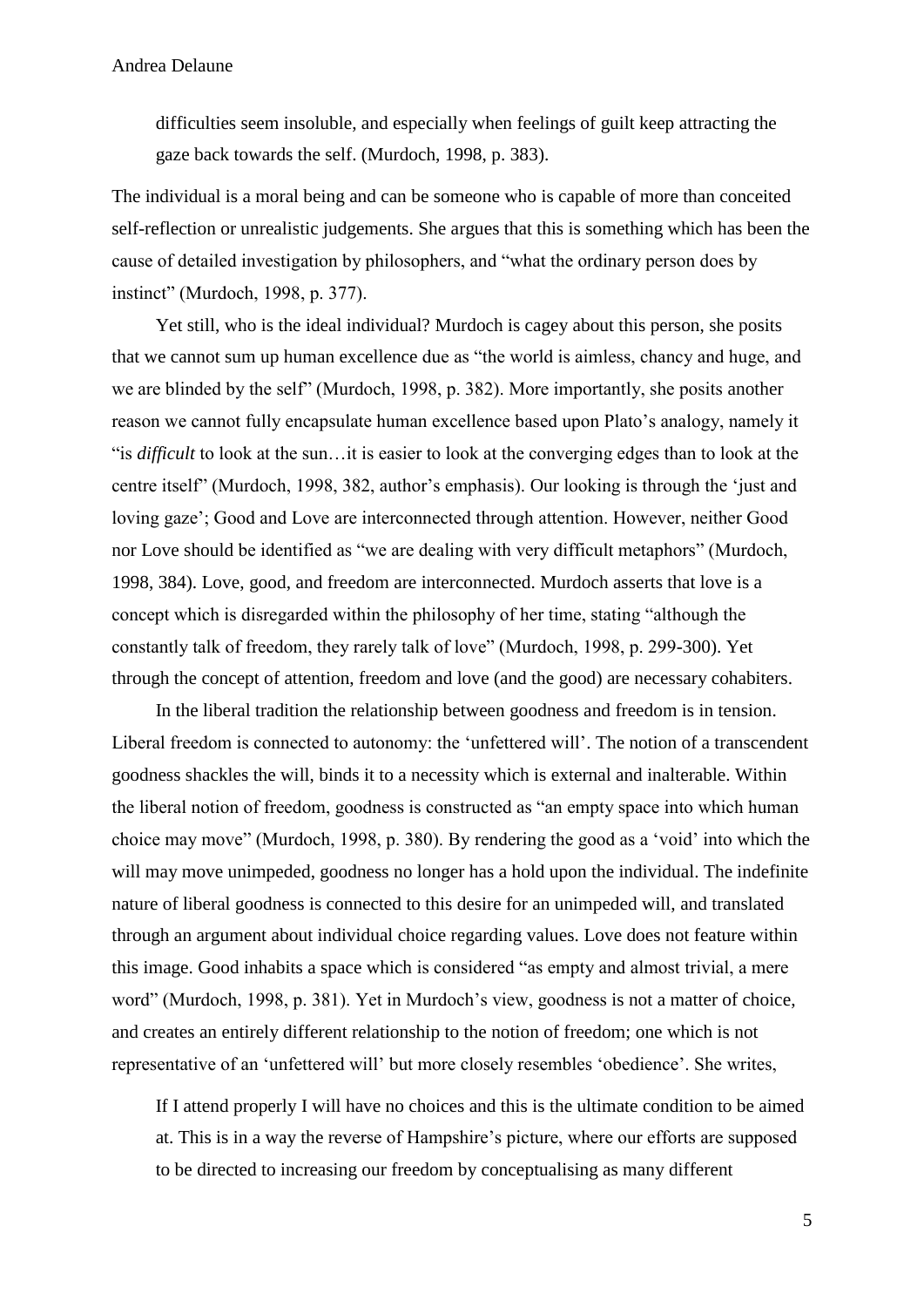possibilities of action as possible…The ideal situation, on the contrary, is rather to be represented as a kind of 'necessity'…presents the will not as unimpeded movement, but as something very much more like 'obedience'. (Murdoch, 1998, p. 331).

In this way, the ideal individual can be characterised as one who acquiesces to this 'obedience', someone who Murdoch identifies as 'the humble man'.

The unfettered will is connected with the ability to make choices, and humility is a key to understanding more about the position of 'choices'. As stated earlier, freedom and autonomy are highly valued within the liberal tradition. In situating the individual in the position where all one needs to do is to "objectively estimate the features of the goods, and…choose" (Murdoch, 1998, p. 305) the individual is placed in the 'driving seat' of all moral choices; the individual is in a position of autonomy to freely choose which path he/she will take. In the Murdochian position, the individual is not free in this sense. Murdoch is clear to state that freedom is not about "the sudden jumping of the isolated will in and out of an impersonal logical complex, it is a function of the progressive attempt to see a particular object clearly" (Murdoch, 1998, p. 317). When the moment of choice arrives, Murdoch describes a condition of 'strange emptiness' which is "hailed with delight by both wings of existentialism…the Kantian wing claims it as showing that we are free in relation to the reasons and the Surrealist wing claims it as showing that there are no reasons" (Murdoch, 1998, p. 328). But if we consider the concept of attention as a progressive journey towards a greater understanding of the good, then the moment of choosing is not strangely empty due to freedom of reason or lack of reason, but rather due the inevitability of the decision due to the incremental work done prior to the moment. Murdoch writes:

…if we consider what the work of attention is like, how continuously is goes on, and how imperceptibly it builds up structures of value round about us, we shall not be surprised that at crucial moments of choice most of the business of choosing is already over. This does not imply that we are not free, certainly not. But it implies that the exercise of our freedom is a small piecemeal business which does on all the time and not a grandiose leaping about unimpeded at important moments. (Murdoch, 1998, p. 329).

This notion of freedom is not concerned with the freedom of the individual from external ties, but rather the humility to accept the choices which will be made as a direct result of the ties which bind us to others in the world. Moreover, this notion of freedom is not concerned with the 'unfettered will' of liberalism, for "explicit choice seems now less important: less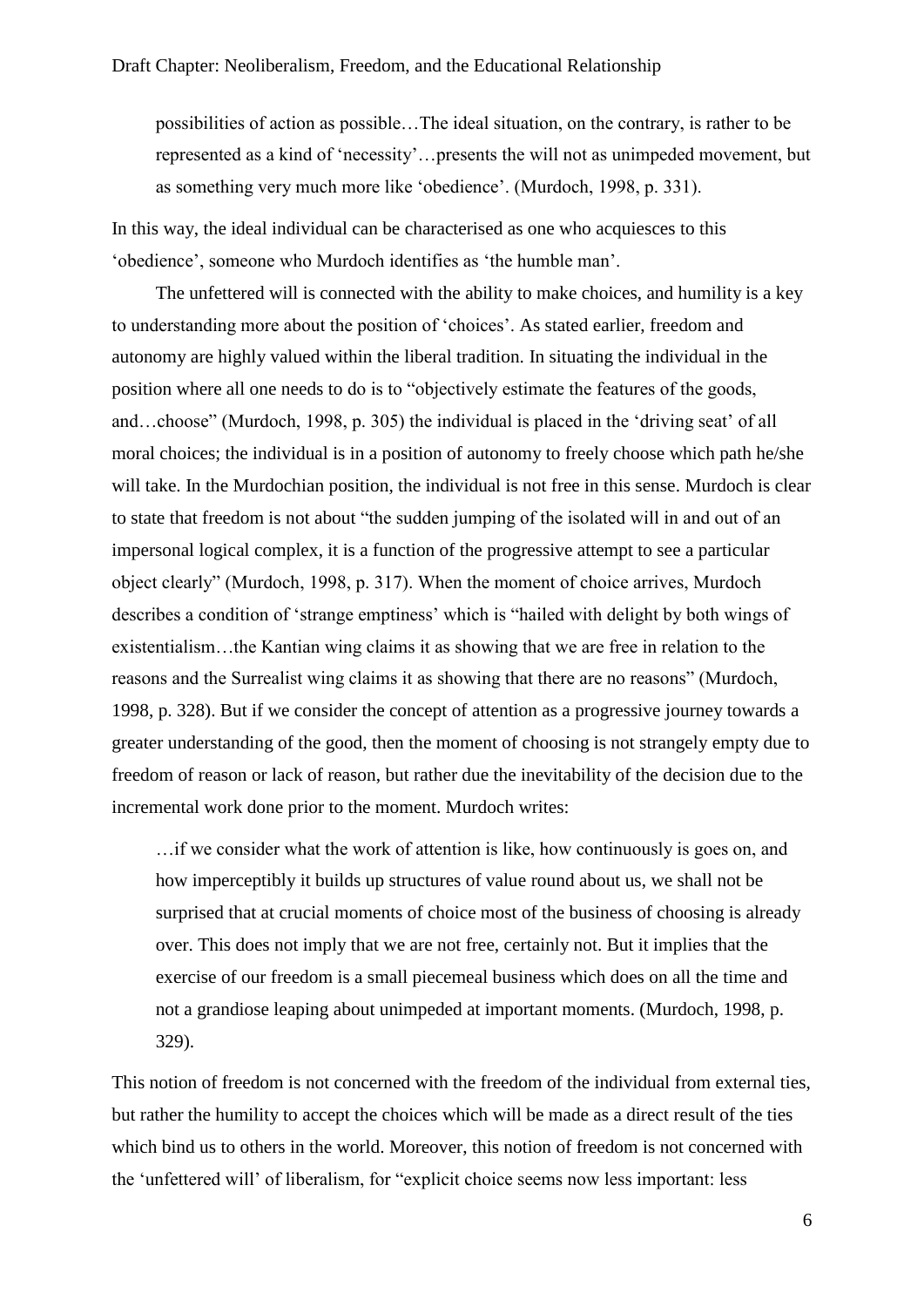decisive (since much of the 'decision' lies elsewhere) and less obviously something to be 'cultivated'" (Murdoch, 1998, p. 331). This notion of freedom is moving against the image of the human as an 'impersonal rational thinker' and towards the image of the human as "a unified being who sees, and who desires in accordance with what he sees, and who has some continual slight control over the direction and focus of his vision" (Murdoch, 1998, p. 322).

While Murdoch asserts that this notion of freedom is not to imply that there is no freedom, it is incompatible with a narrow interpretation of the liberal notion of freedom, and the notion of autonomy. To be bound as such by acts of 'just love' is another shackle (like the aforementioned shackle of a transcendent goodness). However, Antonaccio (2012) argues that Murdoch's philosophy contains a level of complexity which can accommodate "multiple forms of human aspiration" (p. 213). The narrow image of freedom presented within liberal ideology compartmentalises the individual, yet this is not to say that there is no merit in the struggle that the liberal tradition has undertaken to promote the freedom of the individual. Murdoch argues that the technique of becoming free is more complicated than that which is realised through liberalism, and in order to accommodate freedom "we need to be enabled to think in terms of degrees of freedom, and to picture, in a non-metaphysical, non-totalitarian and non-religious sense, the transcendence of reality" (Murdoch, 1998, p. 293). In order to do so, Murdoch advocates for the realisation that there is incredible complexity within the consideration of the moral life (which is in effect all aspects of life in Murdochian philosophy), and in order to appreciate this complexity we equally need to enhance the subtlety of our comprehension of moral concepts through the practice of attention. Attendance to the reality which is presented through a freedom which "is not strictly the exercise of the will, but rather the experience of accurate vison which, when this becomes appropriate, occasions action" (Murdoch, 1998, p. 354) If the act of attention is undertaken over the course of time, and relationships developed through this act of attention, freedom is not the same as it was without this undertaking. To move towards the inevitability of actions created through the act of attention is to move away from the individualistic ego, into an "obedience to reality as an exercise of love". (Murdoch, 1998, p. 333).

## **The Neoliberal Subject and Early Childhood Education**

Neoliberal effects on governance have been felt most strongly within educational and social policies due to the advancement of the competitive business model in these domains. Within neoliberalism, economic rationality is considered to be the appropriate approach to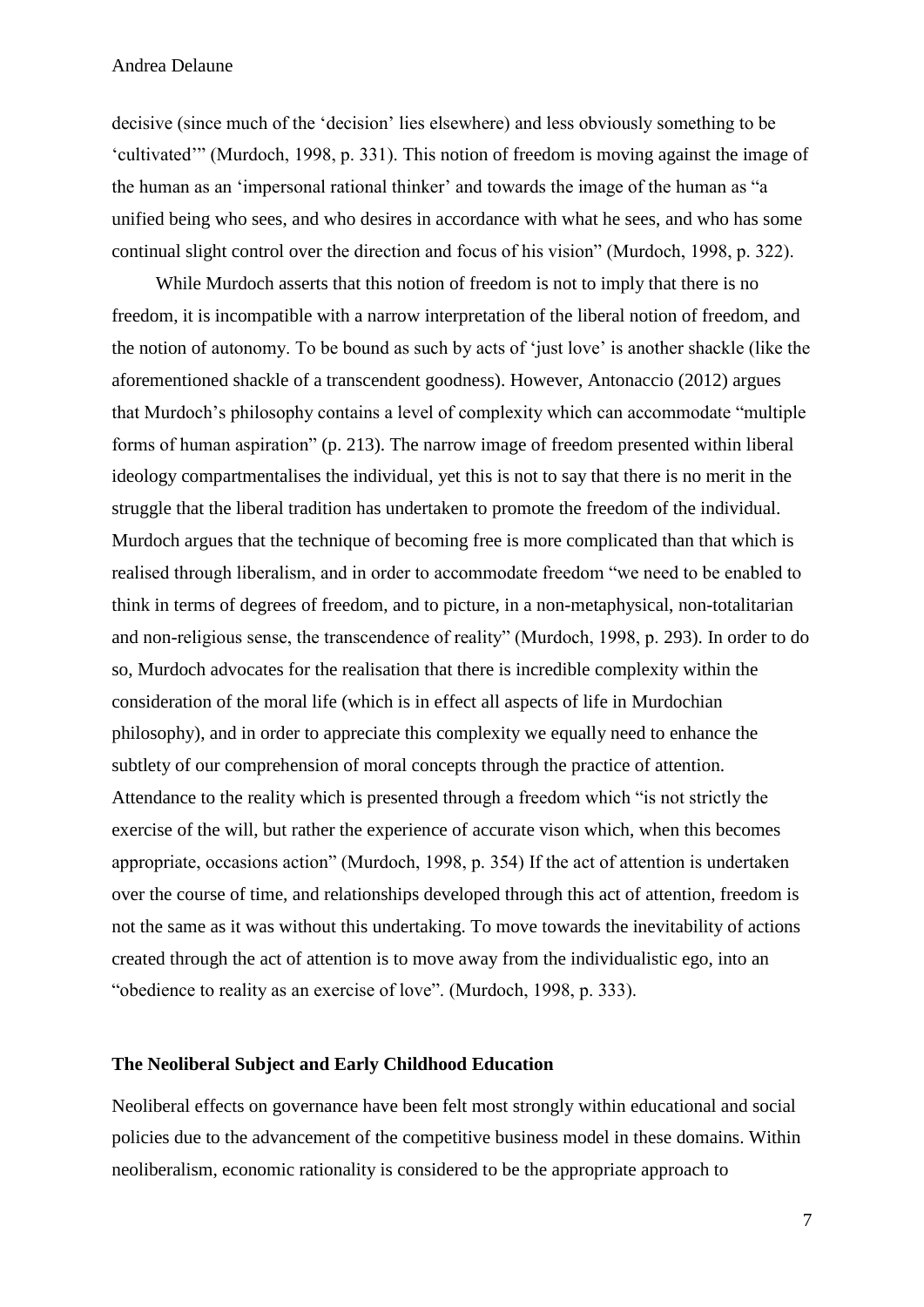governance, and individuals and groups working within these domains need to comply in order to remain 'competitive' (Peters, 2011). Peters and Tesar (2018) assert that the theory of neoliberalism "takes the view that individual liberty and freedom are the paramount goals of human subjects in the civilisation" (p. 2), but that the practices of neoliberalism are varied and diverse, and do not always align with the theory. Likewise, in articulating the necessity of considering neoliberalism within early childhood education, Vintimilla (2014) highlights the distinction between neoliberalism as a set of economic policies, and the experiences of neoliberalism as a lived rationality, something pervasive which "which expands its normative ideology and values to other spheres of our lives through specific discourses and practices" (p. 80). As such, neoliberalism is a "doctrine, an ideology, which argues that free market – and the market exchange – is an ethic in itself, constantly capable of re-inventing itself and acting as a guide for all human subjects' actions" (Peters & Tesar, 2018, p. 5). Early childhood education experiences differing forms of growth under 'left' and 'right' wing governments, yet economic 'sensibilities' have been adopted by both 'liberal' and 'conservative' governmental parties, leading to commonalities in governance. Despite changes in governance, there has been little movement away from the market model for early childhood educational provision; due to the pervasiveness of the neoliberal mode of governance within western society (Olssen & Peters, 2005) several governments, organisations and industries maintain the tenets of neoliberalism. Functioning as "a malleable, adaptable ideology, capable of surviving and indeed flourishing under both centreleft and centre-right governments" Stewart and Roberts (2015, p. 239) argue that neoliberal discourse is conceived more clearly as a set of discourses rather than as a single unitary perspective or position, thus it is important to identify multiple *neoliberalisms* "each with their own distinctive features, but with some underlying ideas in common" (p. 239). There is a necessity to remain sensitive to the slippery nature of neoliberalism(s) as policy, practice, and lived experience(s) within early childhood education: the ubiquitous nature of neoliberalisms within education overflow into other lived experiences of the lives of children, families and teachers. Resisting the temptation to codify neoliberalism into a single homogeneous entity moves the focus away from a singular narrative, towards a vision which embraces complexity. In respecting the difference between ideology and lived experience, there are the grounds to generate an understanding of neoliberalism in accordance with the Murdochian drive to respond to persons and develop a theory that is grounded within human experience. This orientation will prove crucially important over the course of this study.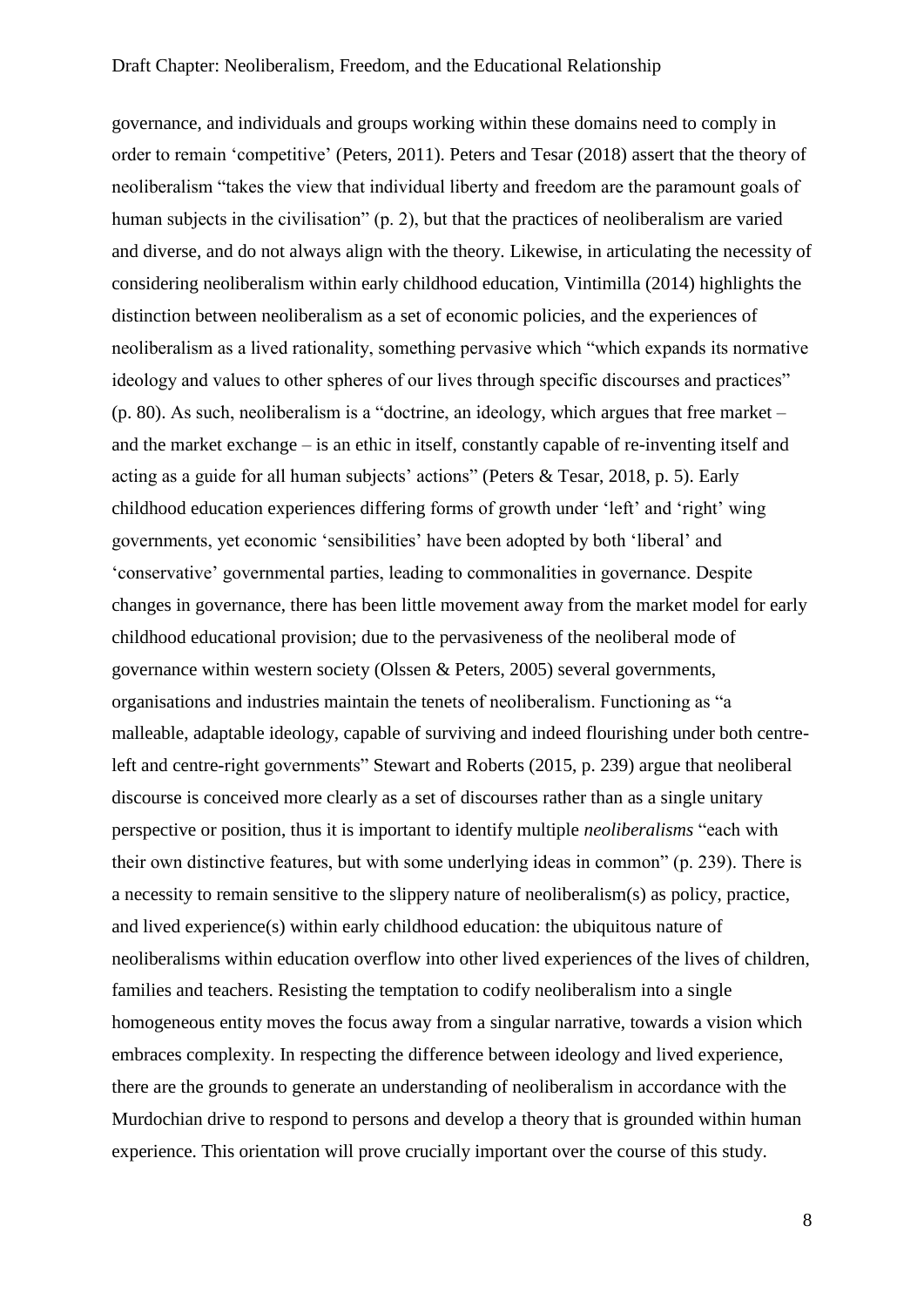Peters (2011) writes that "Neoliberalism represents a struggle between two forms of welfare or social policy discourse based on opposing and highly charged ideological metaphors of 'individualism' and 'community'" (p. 1). The individual citizen is exemplified as the "rational optimiser" (Peters, 2011, p. 44) who must be viewed as having the knowledge to most suitably discern his or her own interests and needs. Furthermore, the individual should be given the authority to act within society as a "rational utility maximisers" (Peters, 2011, p. 34), guiding political actions towards minimalist intervention, and enabling communities to function and be based "fundamentally in competition" (Peters, 2011, p. 39). Peters (2011) asserts that Hayek's discussion can be considered to have constituted much of the present definitions of neoliberalism (Peters, 2011). According to Hayek (1948), true individualism contains a singular truth of human existence, that "if left free, men (sic) will often achieve more than individual human reason could design or foresee" (p.11). One of Hayek's central themes is that localised understandings which are enacted in the market are more valid than externalised 'textbook planning' (Peters, 2011). Hayek (1948) argues against scientific knowledge in favour of an "unorganised knowledge which cannot be called scientific" (p. 80) and is respectful of "the knowledge of the particular circumstances of time and place" (p. 80). He argues localised knowledge which is responsive to the immediate demands of the community is displaced in favour of externalised experts who are deemed "better equipped with theoretical or technical knowledge" (Hayek, 1948, p. 81).

Freedom is incompatible with equality. Hayek (1948) clearly asserts that individuals are not equal, and it is only through recognition of this inequality that all humans can be treated equally. Hayek (1948) claims "If all men were completely equal in their gifts and inclinations, we should have to treat them differently in order to achieve any sort of social organization" (pp. 15-16). Consequently, in applying a universalised approach each individual can be left to "find his own level" (p. 16). He differentiates between making individuals equal, and treating them equal, writing, "there is all the difference in the world between treating people equally and attempting to make them equal…the first is the condition of a free society, the second means, as De Tocqueville described it 'a new form of servitude'" (p. 16). Hayek's economic theory is not concerned with redressing the social order, and redistributing societal assets to put all individuals in an equal position, rather Hayek seeks a mechanism in which all individuals will be treated in the same fashion. He argues that this mode of governance will furnish individuals with the autonomy necessary to make their own place within the economic market. He argues that rationality does not govern the individual, rather that a person is "by nature lazy and indolent, improvident and wasteful" (p.11) and it is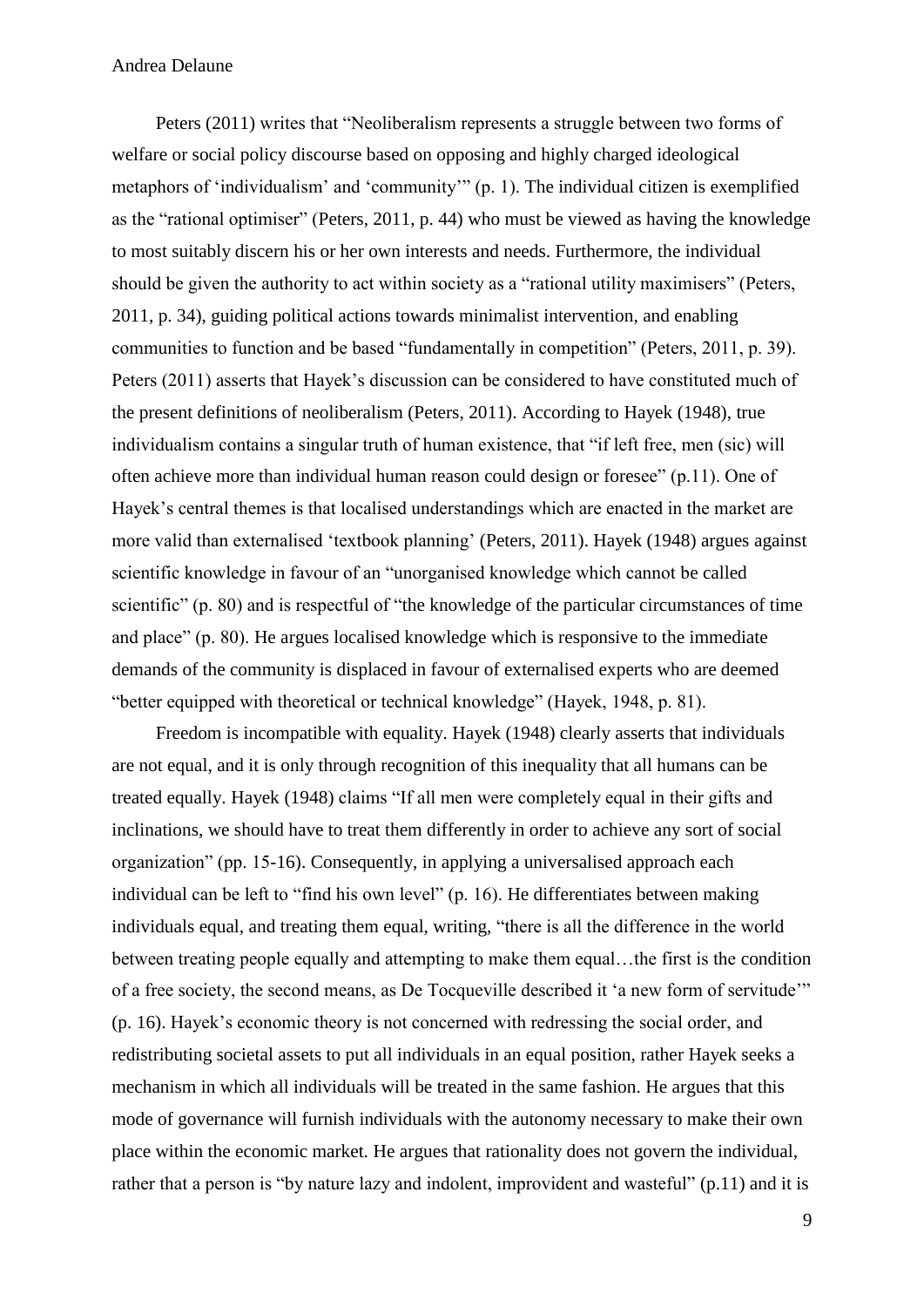only through the circumstantial power of the market that she or he can be made to behave carefully; individuals actions are rewarded for the value attributed to them by others within the social setting forcing individuals to be responsive to the demands of the community.

Echoes of Hayek's points can be heard within the speeches of Ronald Reagan, Margaret Thatcher, and Deng Xiaoping as identified by Peters and Tesar (2018). Regan asserted "government is the problem" (Peters & Tesar, 2018, p. 4), Xiaoping argued, "planning and market forces are not the essential difference between socialism and capitalism" (Peters & Tesar, 2018, p. 4), and it is worth quoting Thatcher at length to understand the full influence of Hayek's philosophy:

I think we have gone through a period when too many children and people have been given to understand "I have a problem it is the Government's job to cope with it!...they are casting their problems on society and who is society? There is no such thing! There are individual men and women and there are families and no government can do anything except through people and people to look to themselves first. (Peters & Tesar, 2018, p. 5)

The 'lazy, indolent' individual is viewed through Thatcher's words. If you are not looking to yourself first you are casting your problems out to others to deal with. The government must set up the situation where the circumstantial power of the market will enable individuals to 'behave carefully' and reward those who are engaging in acts which are of value within their community. This is the theoretical understanding of neoliberalism, but as articulated earlier, the practices and indeed lived reality of neoliberalism are quite different.

Originally conceived as a community driven venture (May, 2013), early childhood education presently functions in the neoliberal competitive market. This situation has been written about in length by numerous scholars within many socio-political and cultural contexts (Lee, 2012; Moss, 2009; Osgood, 2006; Ritchie, Skerrett, & Rau, 2014; Sims & Waniganayake, 2015; Smith et al., 2016). 'Integral' aspects of children's experiences and the overall direction and constitution of early childhood education in many countries have been heavily affected by the neoliberal model and its effects upon early childhood education; families are characterised as 'individual consumers' seeking to participate within the competitive market (Peters, 2011) and children are positioned as (future) human capital to advance the value of the state (Smith et al., 2016). Community based-organisations are in demise, while corporate-run early childhood centres flourish due in part to the presentation of the neoliberal model as 'the only truth' (Moss, 2009): rather than being seen as one option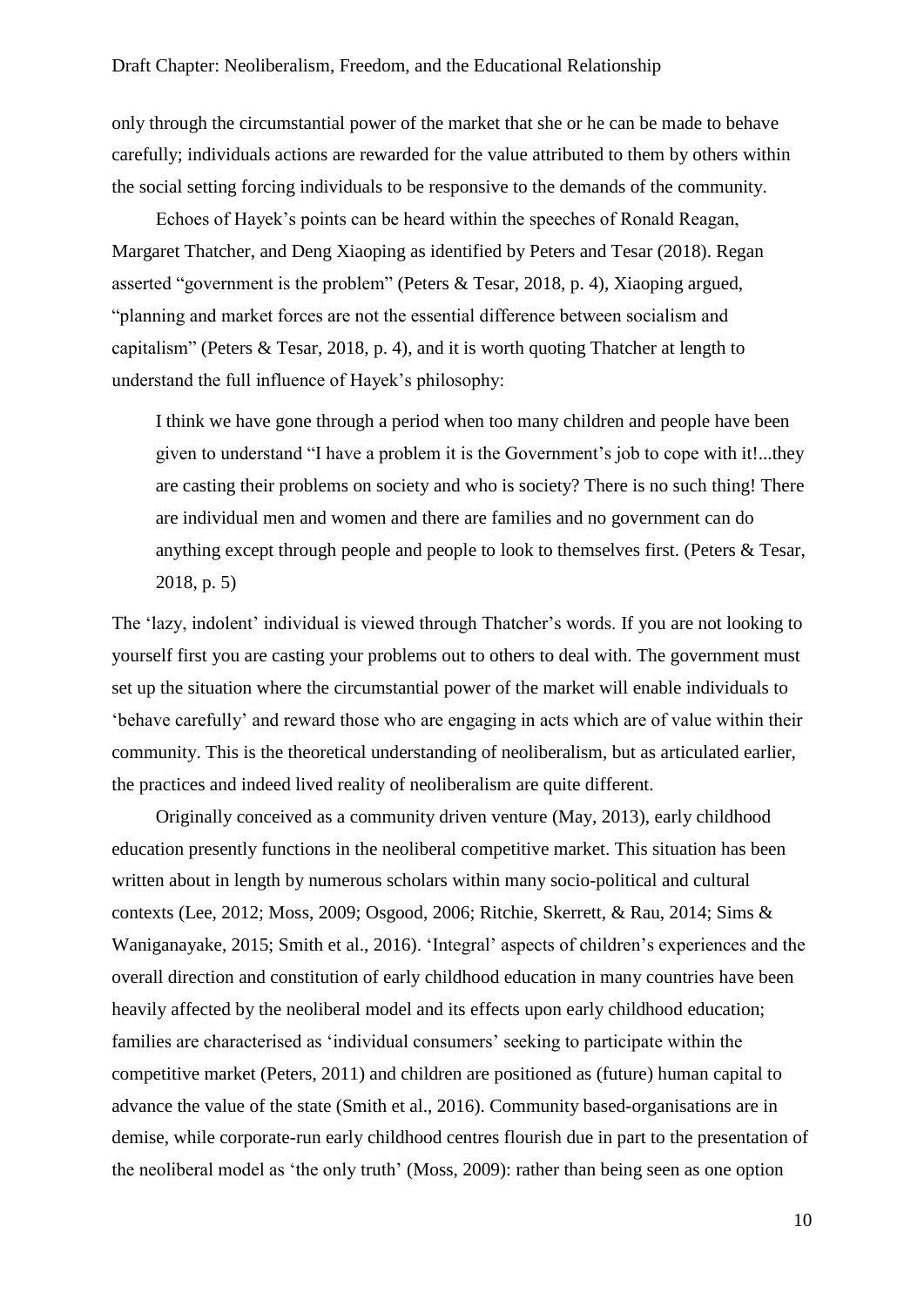amongst many, the market model is presented as the optimum means to promote competition (which is argued to drive up 'quality') to allow families the 'choice' to determine the experiences they want for their children. Families who participated within early childhood education as a part of being in the local community are now encouraged to do so for the educational advancements of their children; privatised education situates education as an individual benefit and responsibility – the responsibility for education is placed more within the hands of the individual rather than in the realm of the state.

Within neoliberal governance, the state "seeks to create an individual that is an enterprising and competitive entrepreneur" (Peters, 2011, p. 44). Neoliberalism positions children as 'future human capital'. Early childhood education is therefore repositioned as an 'investment' into which governments can realise high rates of 'returns' from initial investment, reducing later spending on other social welfare areas - health, justice, social welfare (Jenson, 2010; Lister, 2004). Within this mode of understanding, the relationship between government and children can be likened to a producer and a product. The experiences of children's present lives are based upon their future productivity, within educational institutions which are 'irresponsibilised' in order to delimit the areas of affect they can under their welfare agenda (Cradock, 2007). With the prelation of the mechanisms of competition came the concurrent ascendancy of discourses of measurement, performativity, and outputs. Early childhood teachers are expected to perform within these conditions "under the threat of spot inspections, or visits from regulatory bodies and the promise of funding" (Smith et al., 2016, p. 130). Early childhood settings are produced as spaces where children's 'potential' needs to be realised, with ramifications for subsequent pedagogy. Calls for answerability in response to 'crises' in which such potential is not realised create the conditions to illicit "demands for accountability, performativity and standardised approaches to [educators'] practice, all of which mark a pronounced movement towards centralised control and prescription, which poses a potential threat to professional autonomy and morale" (Osgood, 2006, p. 6). Yet education is not a 'product' in the common consumable (and returnable) sense, for experiences cannot be unlived and the effects of these experiences are a part of the fabric of our lives. Additionally, the point is made that "when it comes to 'childcare', parents prove more reluctant to switch their custom" (Moss, 2009, p. 18) under the assumption that their experiences are comparable to those within other early childhood settings. The 'rational' aspect of the decision making process within the freemarket provision of early childhood education is brought into question here, as there are marked differences in the provision of quality between education providers, particularly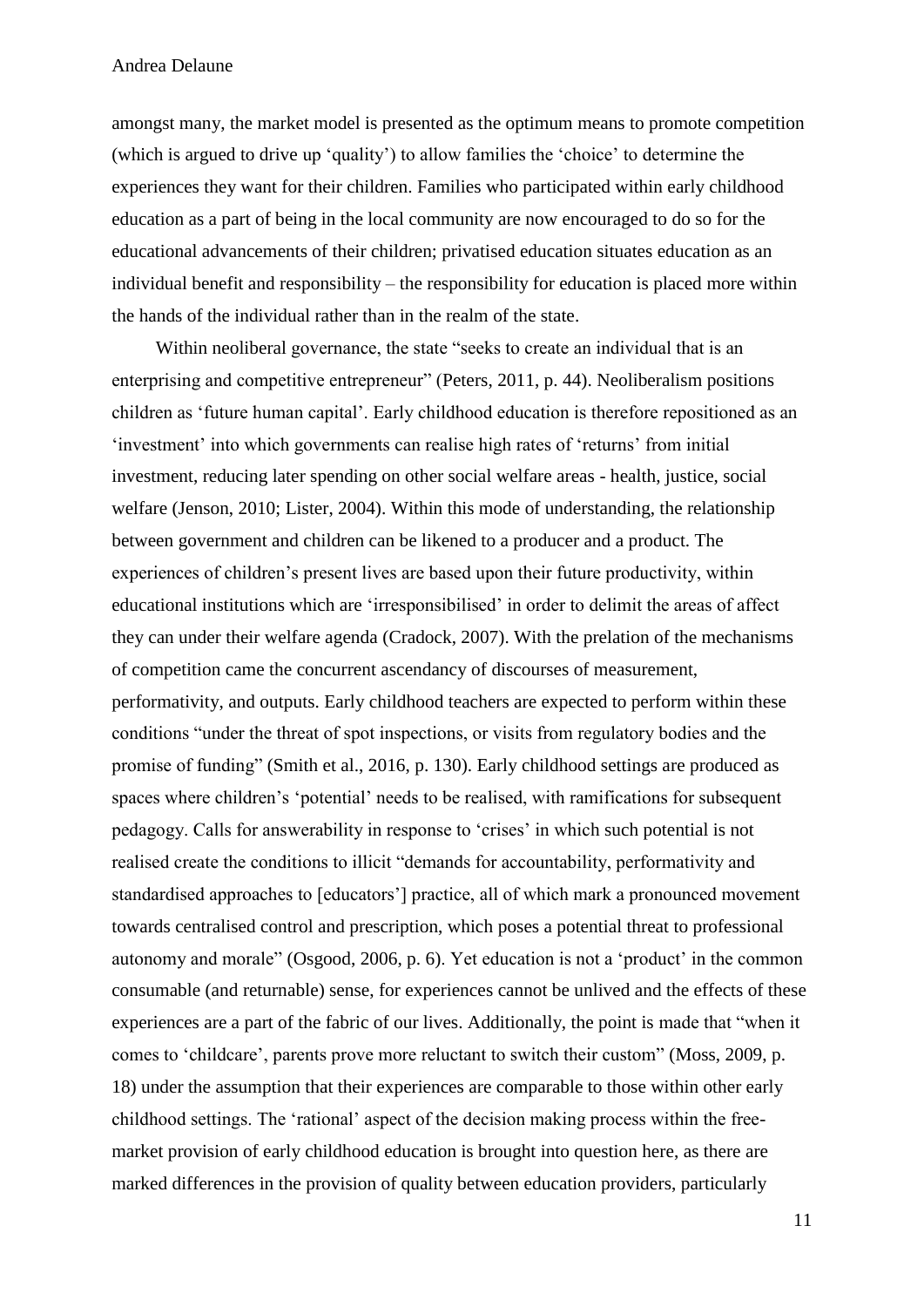between 'for-profit' and 'community-based' providers: parents, as 'consumers' of early childhood education, frequently do not have the means (options/funds) or understanding (experience/knowledge of a 'good product') to make rational decisions (Moss, 2009). Hayek's assertion that 'acts of value' within the community will be rewarded is brought into question in the domain of early childhood education. The 'value' and 'rationality' are arguably economic, and 'similar enough' quality means that decisions are made based solely upon cost. The theory that the free-market would enhance product quality is contested by the actuality of a 'user-pays' system in which varying quality and costs are generated in response to parent's levels of affordability (Morabito & Vandenbroeck, 2014). In the early childhood 'market', enhanced educational experiences give cause for higher prices, low-cost early childhood education invoke reductions in quality indicators (ratios, group-sizes, qualifications).

As articulated above, privatisation situates education as an individual benefit and responsibility, the benefits being that families can utilise personal resources to promote individual advancement. On the other side of the equation, the dominance of the market model produces early childhood spaces where children are enculturated into the neoliberal climate, prompting them to be "compliant, productive, employable citizens" (Sims & Waniganayake, 2015, p. 336). Children are encultured into a society of competitiveness through participation in a 'user pays' system which channels them into high or low quality educational provision based on their parent's economic resources. A dominant discourse within present neoliberal early childhood education is the drive to produce 'life-long learners', the development of which will benefit the (future) nation-state by manufacturing a generation of citizens capable of adapting, evolving and maintaining a competitive edge in the future market. This discourse is promoted by international bodies such as the World Bank (2003) who argues that 'life-long learning' equips individuals to participate within the shifting market of the "global knowledge economy", which is:

placing new demands on citizens, who need more skills and knowledge to be able to function in their day-to-day lives. Equipping people to deal with these demands requires a new model of education and training, a model of lifelong learning. A lifelong learning framework encompasses learning throughout the lifecycle, from early childhood through retirement…Lifelong learning is crucial to preparing workers to compete in the global economy. But it is important for other reasons as well. By improving people's ability to function as members of their communities, education and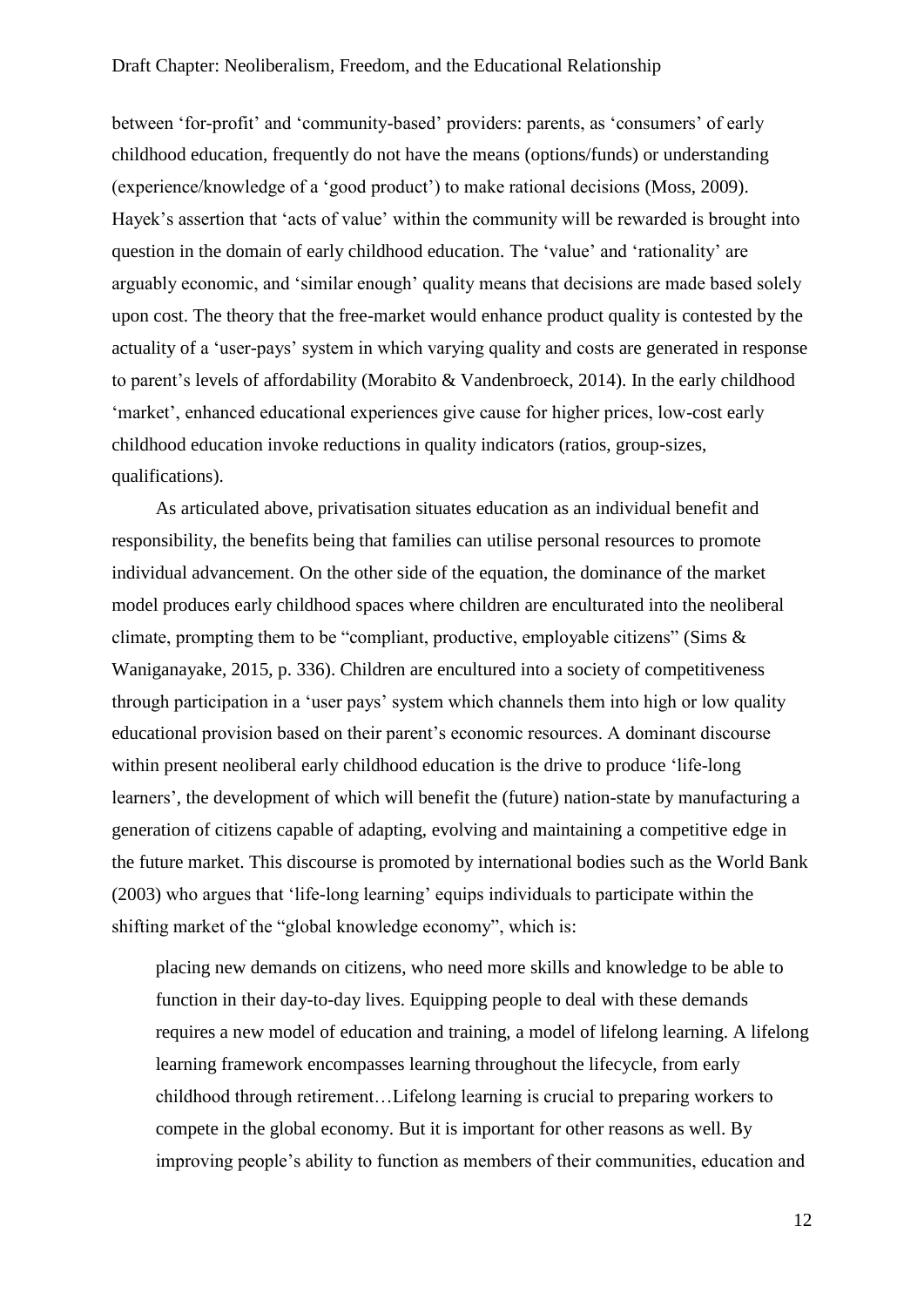training increase social cohesion, reduce crime, and improve income distribution. (World Bank Staff, 2003, p. xvii).

Participation in the community is based upon participation in the 'knowledge economy', enabling individuals to 'function as members of their communities'. Functional community membership is inextricable from the directives of education to produce neoliberal beings: rational autonomous individuals who can compete within the free-market (Baltodano, 2012). In general, the situation of education within the discourse of a 'knowledge economy' is "taken for granted by governments, mass media, public opinion, and most scholars today" (Livingstone & Guile, 2012, p. xv). In early childhood education, children are prepared for their future employment and produced into 'life-long consumers' in an 'educative' space in which "market-driven identities and values are both produced and legitimated" (Giroux, 2004, p. 494).

## **Neoliberalism and Murdochian Theory**

Central to Murdoch's criticisms of the depiction of the 'free' liberal individual was that this notion of freedom was insufficient to represent the complete moral being. This was due to two essential elements being lost: the way in which the liberal tradition eroded the diverse concepts which would enable individuals to represent their reality, and the ability to seek beyond the limited scope of this vision. Neoliberal theory aligns with Murdochian theory in its suspicion of human nature; both theories depict the human as selfish and lazy – the neoliberal image is relative to the individual's economic efficacy, and the Murdochian image is in relation to moral development. Neoliberal theory and Murdochian theory also align in the defence of the individual, seeking to secure the notion of the private individual. Yet there are many significant points at which they diverge. These will be outlined in this section, with an argument for the defence of an image of the educational relationship which is sensitive to the arguments raised by Murdoch.

The neoliberal ideology has had very similar effects upon the image of the human. Within neoliberal theory, freedom of the individual is measured by his or her access to and autonomy within the market; the 'unfettered will' of neoliberal theory is not the same as that of liberalism, where minimal intervention is the key to freedom. Within neoliberalism, individual freedom is protected only insofar as is necessary to stimulate the economy; the 'will to be competitive' is constantly shaped and enticed in order to maximise the productivity of market. Freedom within the neoliberal ideology is an intricate relationship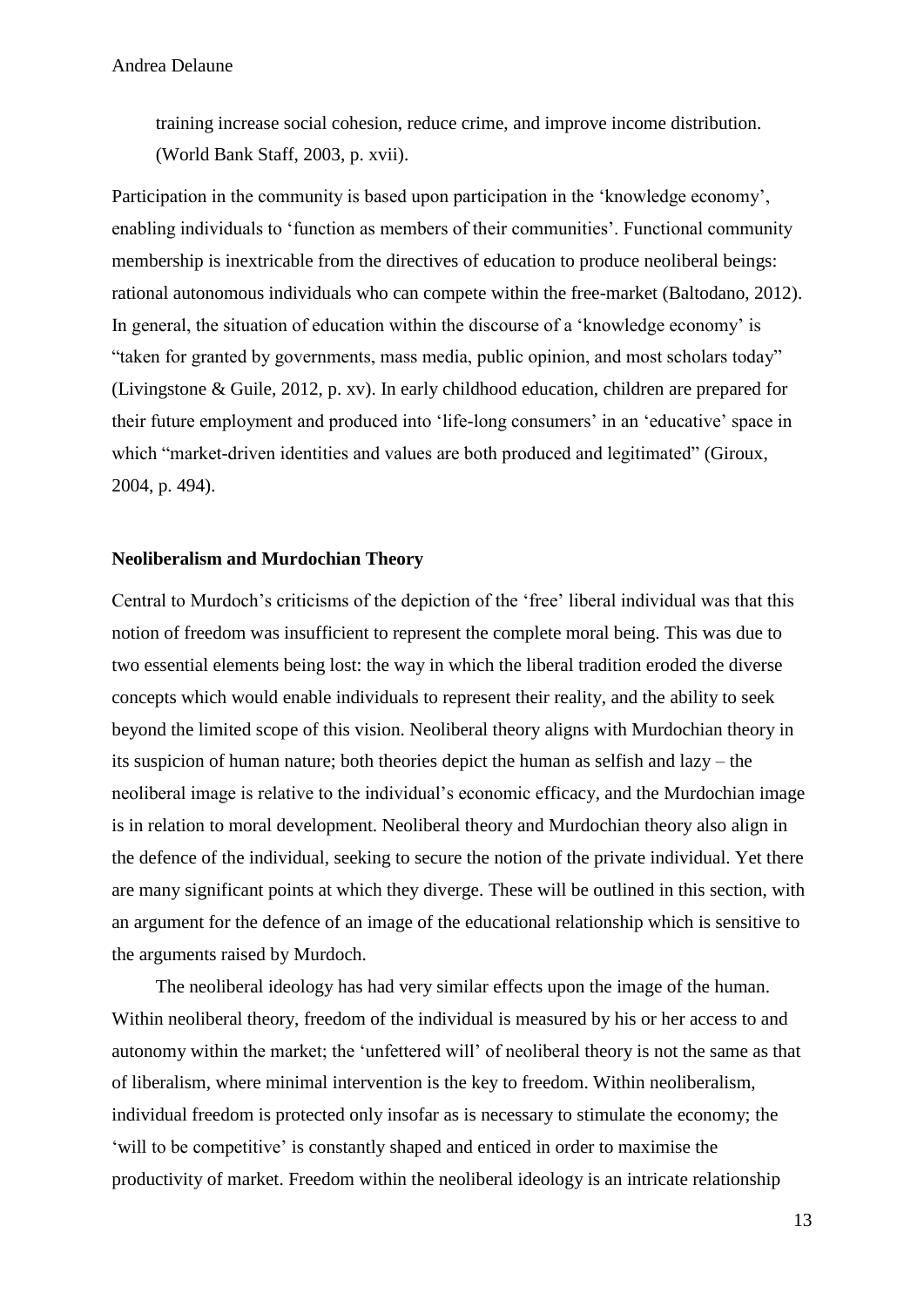between the individual and the state. The extent of governmental involvement is to be extended only to this point: to encourage individual rights, and the vitality of market competition (Peters, 2011). Harvey (2005) asserts

The founding figures of neoliberal thought took political ideals of human dignity and individual freedom as fundamental, as 'the central values of civilization'. In so doing they chose wisely, for these are indeed compelling and seductive ideals. These values, they held, were threatened not only by fascism, dictatorships, and communism, but by all forms of state intervention that substituted collective judgements for those of individuals free to choose. (p. 5)

This notion of freedom, which is indeed 'compelling and seductive' takes the stance that compromises to freedom threaten liaisons with totalitarianism, which are equitable to the authority of the state over the autonomy of the individual. Murdoch would argue that the compelling and seductive nature of this line of argument is due to the way in which it creates a Luciferian compulsion – the desire to substitute a fantastical argument for the reality of the situation, one based in part upon the desires of the 'fat relentless ego'. Murdoch (1998) was wary of the ways in which the ego can move humans to transmute reality into fantasy, a characteristic she argued was present within the liberal individual. She argues "reality is not a given whole. An understanding of this, a respect for the contingent, is essential to imagination as opposed to fantasy" (Murdoch, 1998, p. 294). The neoliberal imagination is the imagination of the ego – the desire to promote one's individual interests in a competitive system, to advance oneself ahead of others and to (dehumanise) limit our view of others to economic subjects.

Akin to the liberal image of the human, the neoliberal image has reduced the individual to the 'economic unit' and lost touch with the background to the human. These problems are generated both through economic theory, and the neoliberal affinity for quantifiable empirical research data. Within both of these understandings of the human, there is a limiting effect for, as Murdoch argues, they fail to recognise and appreciate the real impenetrable person which is varied and diverse. Furthermore, the neoliberal imagination is not an accurate representation of the real impenetrable person, but rather a misrepresentation in the national (global) desire to advance the economic situation of the nation-state. In creating an unnecessary dialectic between individual and community, there are significant aspects of human experiences which are omitted from the neoliberal ideology. Murdoch would argue, that the presentation of the neoliberal agenda as the only 'truth' to be adhered to is limiting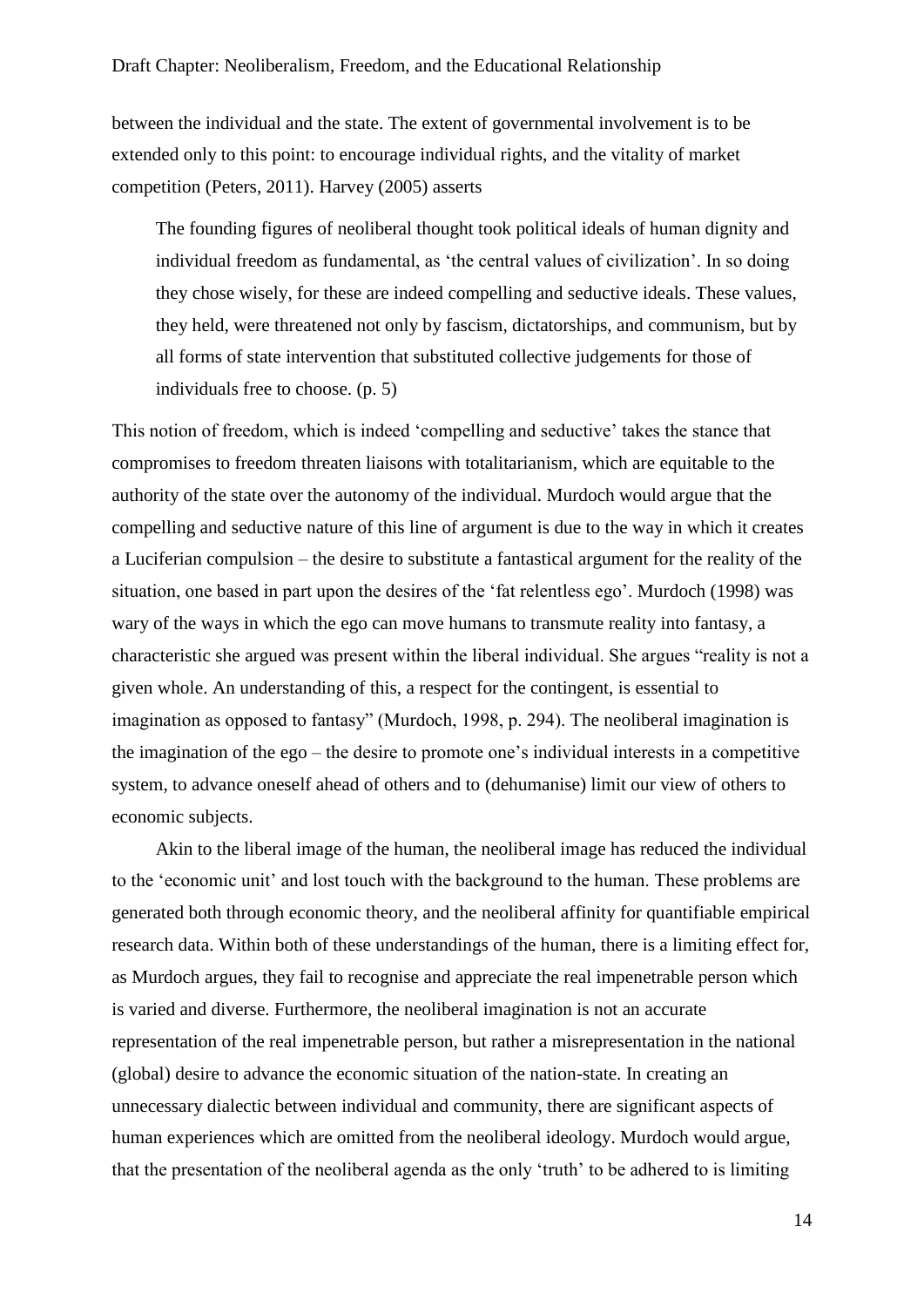our understanding of the depth of human personality, and the abilities to be able to appreciate it.

And what of the 'inner life' which Murdoch seeks to defend? The individual constructed through neoliberal ideology is again found wanting, with no 'inner life' represented beyond the externalised movements within the market. While the moral decisions of the liberal individual were only externally measured, the neoliberal individual is measured through his or her productivity; again the measurement can only be outwardly regarded and subjected to external evaluation. The relationship between this externalised judgement, and the internal movements within the act of education need further exposition. Teachers are positioned to produce children who will compete within the future market, but are equally a part of the present market of early childhood education. In this position, teachers are 'irresponsibilised' in order to limit the chances of moving outside the neoliberal mould. Privatisation increases competition between early childhood settings, which increases accountability practices. Within early childhood education, privatisation has occasioned corporatisation, which leads to managerialism and standardisation of early childhood settings which increase externalised measurements and teacher's accountability to them. Educational practices are moulded to fit within the neoliberal model. Teaching becomes an object of externalised measurement: quantifiable, standardisable, and replicable. Pedagogy transmutes into technical practices which can be translated into any setting. Yet there is an 'inner-life' of the act of education which must be defended, one that cannot be measured externally without extensive understanding of the particulars of each setting, and indeed each relationship held between a teacher and a child. The liberal image of the individual Murdoch resisted represented 'reality' as "potentially open to different observers" (Murdoch, 1998, p. 305). In this way, an individual's reality is only represented though external observation and consensual judgement in much the way that empirical sciences encourage observation of the natural world. However, a recognition of the opacity of persons, and a respect for the complexity of individual lives which can only be appreciated through the 'just and loving gaze' give pause to those who wish to submit to the 'seductive ideals' of neoliberalism. Pedagogy is grounded within intricate human relationships. When driven to be responsive to neoliberal ideologies, education could indeed become technical and standardised, but when this path is undertaken much is lost in the reality and potential for the educational experience. As argued before, this approach to pedagogy will misrepresent the individuals within the educational relationship, both teacher and child, and lose the deep contextual understandings of the human individual that is wrought through these relationships and the potential to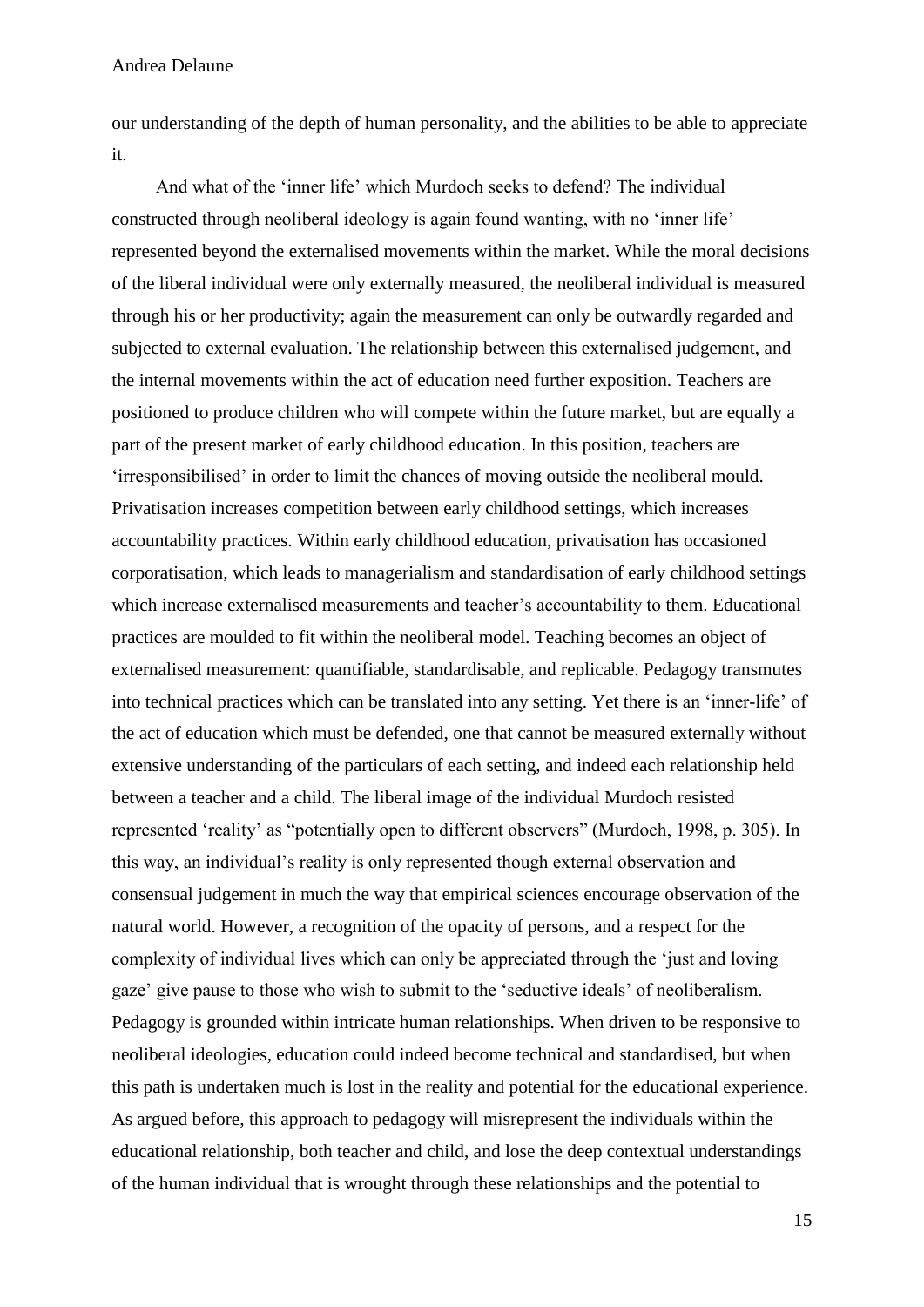progress movement towards developing our understanding of the Good in the act of education. Underpinned by neoliberal theory – to produce individuals who are 'enterprising' and 'competitive' – education functions to in a way that encultures children into a 'neoliberal normality'; manufacturing children according to an economic doctrine. In promoting the technical and standardised approaches to education. Consequently and most importantly, continuing the neoliberal agenda in education could result in a similar situation to that which most concerned Murdoch: a loss of the conceptual understandings to nurture and defend alternate visions. As argued before, goodness is not a 'void', it is not relative and selectable from equally suitable options, nor is it something that is scientifically quantifiable but that does not preclude its existence: "'not a report' need not entail 'not an activity'" (Murdoch, 1998, p. 318). The Good of education is not externally derived standardised practices which promote mechanistic procedures between teacher and child. This is a false goodness, derived from a false love generated by the ego – the love of the self and the desire for individual advancement in the (future) market. Goodness in education *is* the attentive human relationship between the teacher and the child, the application of the just and loving gaze towards an individual reality, and the progress of the practicing teacher towards a clearer understanding of the educational relationship. The intricacies of the attentive relationship defy quantification, but cannot collapse into self-interest when applied appropriately.

# **References**

- Antonaccio, M. (2012). *A philosophy to live by: Engaging Iris Murdoch*. Oxford, New York: Oxford University Press.
- Baltodano, M. (2012). Neoliberalism and the demise of public education: the corporatization of schools of education. *International Journal of Qualitative Studies in Education*, *25*(4), 487–507. https://doi.org/10.1080/09518398.2012.673025
- Cradock, G. (2007). The Responsibility Dance. *Childhood*, *14*(2), 153–172. https://doi.org/10.1177/0907568207078325
- Foucault, M. (2008). *The birth of biopolitics: lectures at the Collège de France, 1978-79*. Basingstoke [England] ; New York: Palgrave Macmillan.
- Giroux, H. A. (2004). Public Pedagogy and the Politics of Neo-Liberalism: Making the Political More Pedagogical. *Policy Futures in Education*, *2*(3–4), 494–503. https://doi.org/10.2304/pfie.2004.2.3.5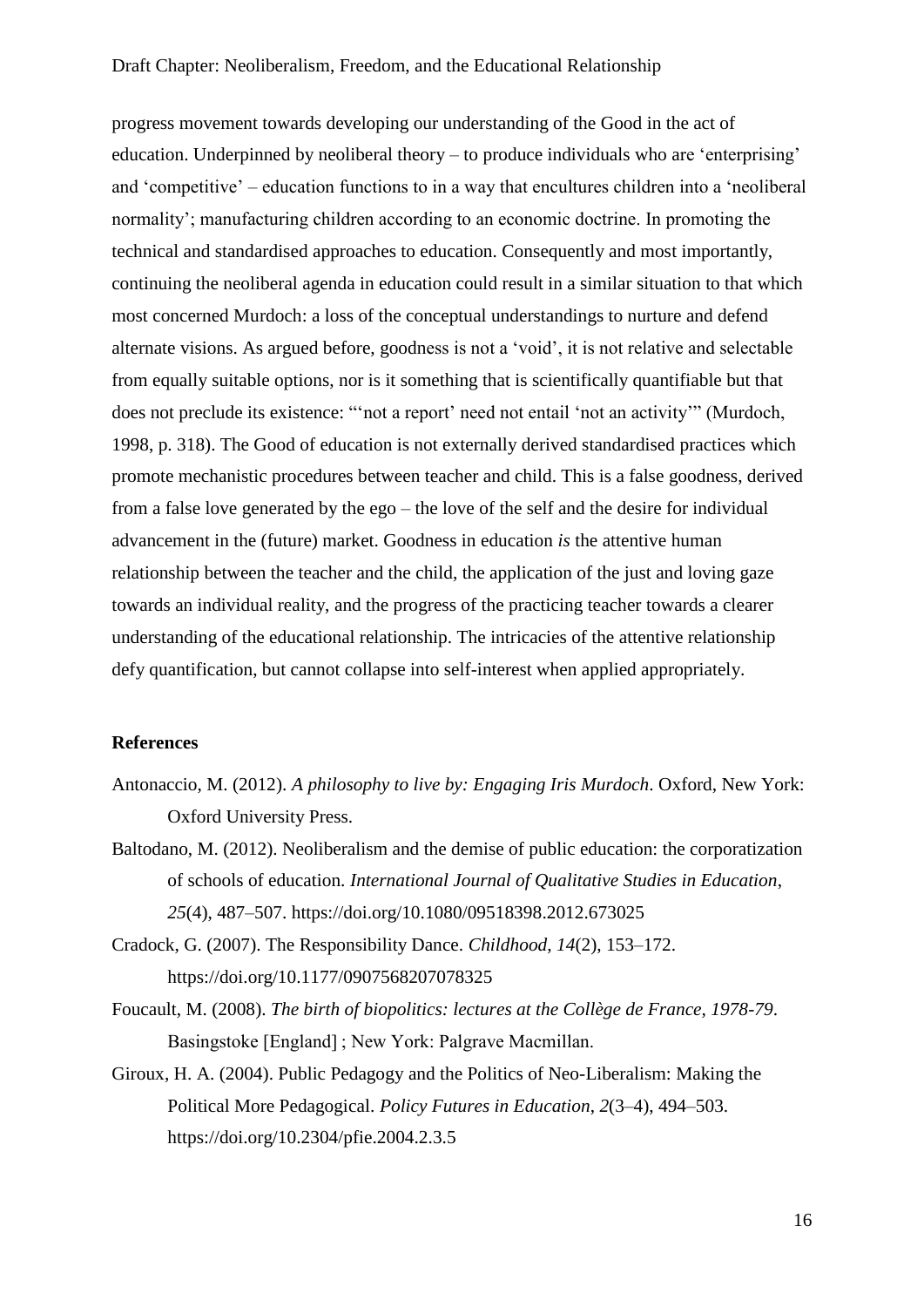Harvey, D. (2005). *A Brief History of Neoliberalism*. Oxford, UNITED KINGDOM: Oxford University Press, UK. Retrieved from

http://ebookcentral.proquest.com/lib/canterbury/detail.action?docID=422896

Hayek, F. A. (1948). *Individualism and economic order*. University of chicago Press.

- Jenson, J. (2010). Diffusing Ideas for After Neoliberalism: The Social Investment Perspective in Europe and Latin America. *Global Social Policy*, *10*(1), 59–84. https://doi.org/10.1177/1468018109354813
- Lee, I.-F. (2012). Neoliberal Imaginaries in Early Childhood Education and Care. *International Journal of Early Childhood Learning*, *19*(4), 27–34.
- Lister, R. (2004). The third way's social investment state. In R. Surender & J. Lewis (Eds.), *Welfare State Change: Towards a Third Way?* Oxford University Press.
- Livingstone, D. W., & Guile, D. (2012). *The knowledge economy and lifelong learning: A critical reader* (Vol. 4). Springer Science & Business Media.
- May, H. (2013). *The discovery of early childhood* (Second edition). Wellington: NZCER Press.
- Morabito, C., & Vandenbroeck, M. (2014). Equality of Opportunities, Divergent Conceptualisations and their Implications for Early Childhood Care and Education Policies. *Journal of Philosophy of Education*, *49*(3), 456–472. https://doi.org/10.1111/1467-9752.12112
- Moss, P. (2009). *There are alternatives! Markets and democratic experimentalism in early childhood education and care.* The Hague, The Netherlands: Bernard van Leer Foundation and Bertelsmann Stiftung. Retrieved from http://files.eric.ed.gov/fulltext/ED522533.pdf
- Murdoch, I. (1998). *Existentialists and mystics: writings on philosophy and literature*. (P. J. Conradi, Ed.). U.S.A.: Penguin.
- Olssen, M., & Peters, M. A. (2005). Neoliberalism, higher education and the knowledge economy: from the free market to knowledge capitalism. *Journal of Education Policy*, *20*(3), 313–345. https://doi.org/10.1080/02680930500108718
- Osgood, J. (2006). Deconstructing Professionalism in Early Childhood Education: Resisting the Regulatory Gaze. *Contemporary Issues in Early Childhood*, *7*(1), 5–14. https://doi.org/10.2304/ciec.2006.7.1.5
- Peters, M. A. (2011). *Neoliberalism and after?: Education, social policy, and the crisis of Western capitalism*. New York: Peter Lang.